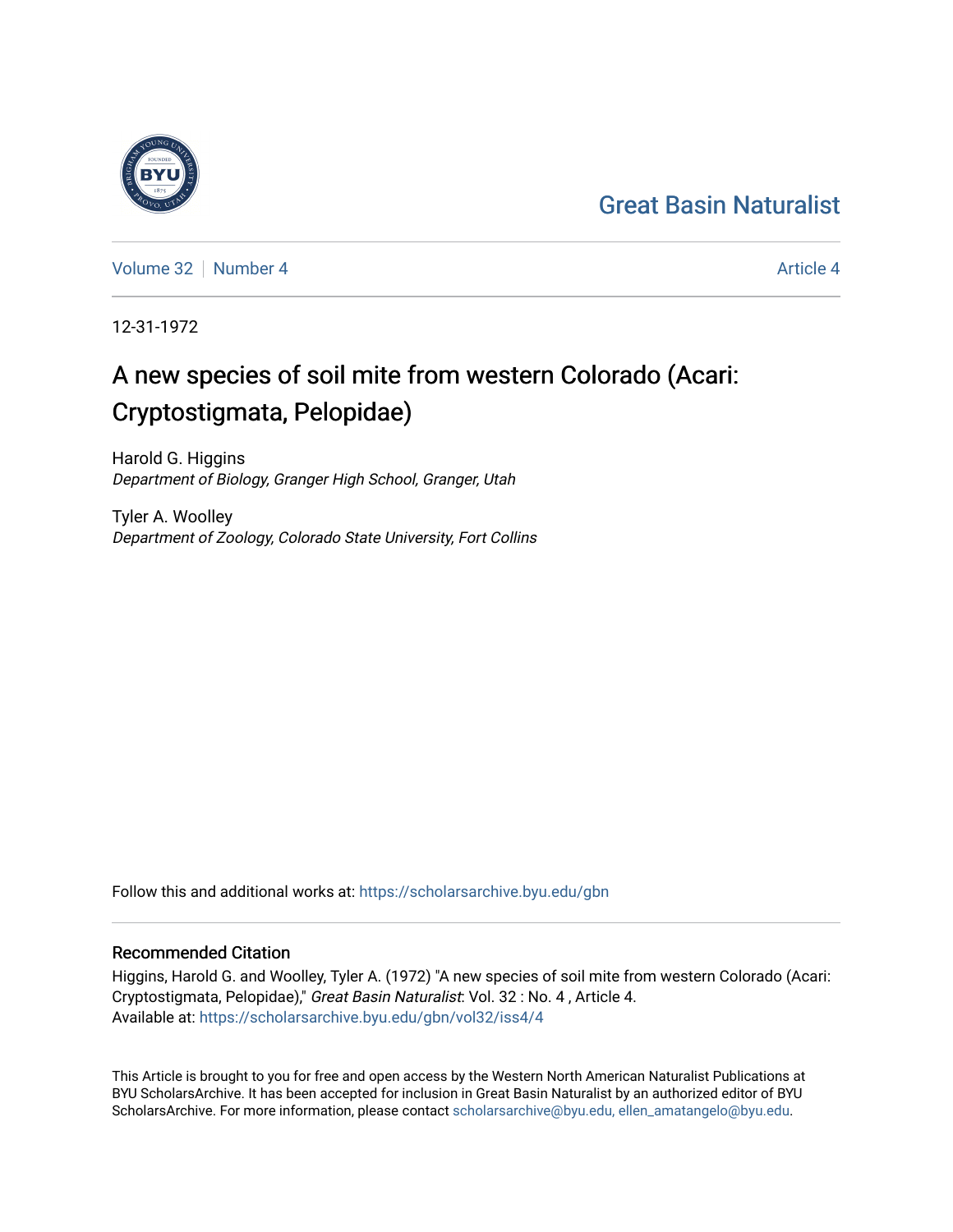#### A NEW SPECIES OF SOIL MITE FROM WESTERN COLORADO (ACARI: CRYPTOSTIGMATA, PELOPIDAE)i

Harold G. Higgins<sup>2</sup> and Tyler A. Woolley<sup>3</sup>

Abstract.— A new species of soil mite from Hayden, Colorado, is described. This species, Peloptulus tanytrichosus, is the first representative of the genus in North America. The species is described, figured, and compared with P. foveolatus Hammer, 1961. Eight specimens were taken from different habitats, including aspen litter, scrub oak litter, and beneath greasewood and pepper grass.

During the summer of 1971, <sup>a</sup> number of soil samples were taken in the vicinity of a coal-burning power plant near Hayden, Colorado. During these investigations several new species of soil mites were taken from different ecological niches in the project area. Among others is a new species in the genus Peloptulus. This genus is known from Europe and Peru, South America, but to our knowledge has never before been recorded from North America.

#### Peloptulus tanytrichosus, n. sp.

#### (Figs. 1, 2, and 3)

DIAGNOSIS.— Sensillum much longer than any known species, extending well beyond level of translamella; lamellar tip without cusps.

DESCRIPTION.-- Color deep reddish brown; prodorsum about as long as broad; rostrum squarish, lateral margins flaring somewhat anteriorly; lamellae long, reaching nearly to tip of rostrum, covering much of the prodorsum, without cusps or notched tip; translamella narrow, longer than broad, closer to rostrum than notogaster; lamellar hairs heavy, setose, attached on inner margin of lamellae near their tips, and flaring outward; interlamellar hairs weak, smooth, about as long as distance between lamellae at their insertion, in serted below anterior border of hysterosoma, in the arch between the pseudostigmata, extending forward slightly beyond the sclerotized line connecting the pteromorphs; sensillum long, in some specimens more than three-fourths as long as lamellae, with swollen, setose head and long, narrow pedicel; pseudostigmata oval, with heavy, sclerotized lips rising above surface of prodorsum; pedotectum <sup>I</sup> with a long, slender, pointed tip that can be seen from the dorsal side.

Hysterosoma rounded in outline with dorsal setae and markings as shown in Figure 1; the two posterior setae are slightly larger, with more squarish tips than the rest; specimens show some variation in size and length of dorsal setae.

Camerostome flask-shaped; genital opening squarish, about as long as wide and shorter than anal opening, each genital plate with

<sup>&#</sup>x27;Research supported by Western Colorado Resource Study.<br>'Department of Biology, Granger High School, Granger. Utah.<br>'Department of Zoology. Colorado State University, Fort Collins. Colorado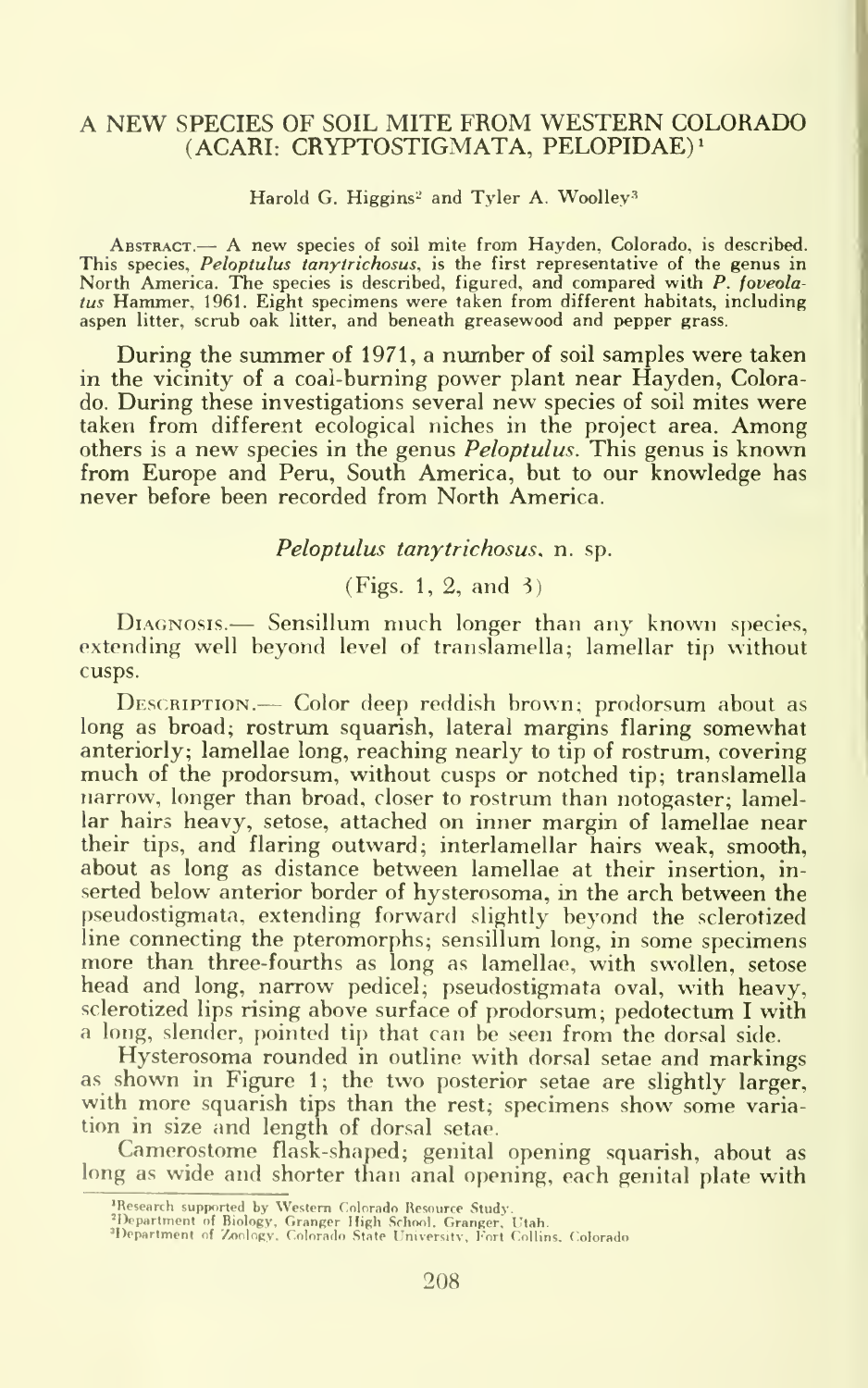

Figs. 1-3*. Peloptulus tanytrichosus*, n. sp.: 1, dorsal aspect, legs omitted; 2,  $\hspace{0.1mm}$ genital area; 3. anal area.

six setae as shown in Figure 2; anal plates somewhat egg-shaped,<br>inner edge of anal plates wavy; distance between genital and anal opening equal to about length of anal opening as shown in Figure 3.

Legs heterotridactylous, the middle claw larger than laterals.

Size. — Length, .45 mm; width, .34 mm.

Collection Data.—The type, <sup>a</sup> male, and on other male speci- men were collected from litter under aspens, <sup>4</sup> miles <sup>S</sup> Seneca Road, Hayden, Colorado, 1-VIII-1971, by H. G. Higgins; 1 specimen from